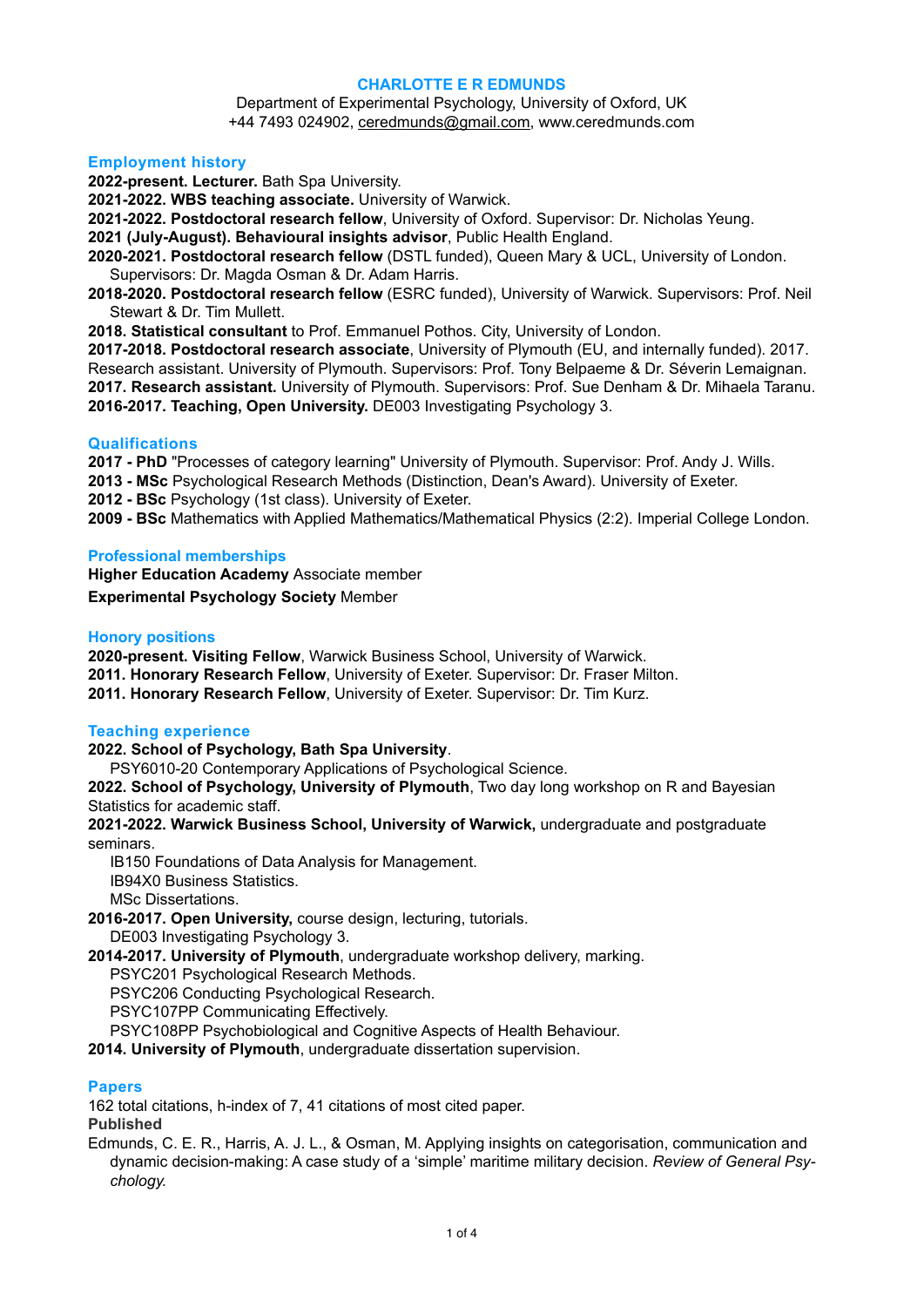- Bartlett, M. B., Edmunds, C. E. R., Belpaeme, T., & Thill, S. (2022) Have I got the power? A comparison of past and present reporting practice for replication in Human-Robot Interaction. *Transactions on Human-Robot Interaction.*
- Inkster, A., Milton, F., Edmunds, C. E. R., Benattayallah, A., & Wills, A. (2022). Neural Correlates of the Inverse Base Rate Effect. *Human Brain Mapping.* https://doi.org/10.31234/osf.io/muqrh
- Dome, L., Edmunds, C. E. R., Milton, F. & Wills, A. J. (2021) SUSTAIN captures category learning, recognition, and hippocampal activation in a unidimensional vs information-integration task. *Proceedings of the Cognitive Science Society.*
- Edmunds, C., Inkster, A., Jones, P. M., Milton, F., & Wills, A. (2020). Absence of cross-modality analogical transfer in perceptual categorization. *Open Journal of Psychology and Neuroscience,* 1–17.
- Wills, A. J., Edmunds, C. E. R., Le Pelley, M. E., Milton, F., Newell, B. R., Dwyer, D. M., & Shanks, D. R. (Online, 2019). Dissociable learning processes, associative theory, and testimonial reviews: A comment on Smith and Church (2018). *Psychonomic Bulletin & Review*, 1–15. doi: 10.3758/s13423-019-01644-3
- Bartlett, M., Edmunds, C. E. R., Lemaignan, S., Belpaeme, T., & Thill, S. (2019) What can you see? Identifying internal states from the kinematics of natural social interaction. *Frontiers in Human-Robot Interaction.*  doi: 10.3389/frobt.2019.00049
- Edmunds, C. E. R., Wills, A. J., & Milton, F. N. (2019) Initial training with difficult items does not facilitate information-integration category learning. *Quarterly Journal of Experimental Psychology: Special Issue, 72*(2), 151-167. doi: 10.1080/17470218.2017.1370477
- Seabrooke, T., Hogarth, L., Edmunds, C. E. R., & Mitchell, C. J. (2019) Goal-directed cue-control in Pavlovian Instrumental Transfer. *Journal of Experimental Psychology: Animal Learning and Cognition, 45,*  95-101. doi: 10.1037/xan0000191
- Lemaignan, S., Edmunds, C. E. R., Senft, E., & Belpaeme, T. (2018) The PInSoRo dataset: supporting the data-driven study of child-child and child-robot social dynamics. *PLOS ONE.* doi: 10.1371/ journal.pone.0205999
- Bartlett, M., Edmunds, C. E. R., Lemaignan, S., Belpaeme, T., & Thill, S. (2018) What can you see? Identifying cues on internal states from the kinematics of natural social interactions. *Interaction Design and Children Workshop.*
- Wallbridge, C. D., van den Berghe, R., Hernandez Garcia, D., Kanero, J., Lemaignan, S., Edmunds, C., & Belpaeme, T. (2018) Using a robot peer to encourage the production of spatial concepts in a second language. *HAI.*
- Edmunds, C. E. R., Milton, F. & Wills, A. J. (2018) Due process in dual process: Model-recovery simulations of decision-bound strategy analysis in category learning. *Cognitive Science, 42,* 833-860. doi: 10.1111/ cogs.12607
- Wallbridge, C. D., Lemaignan, S., Senft, E., Edmunds, C. & Belpaeme. T. (2018) Spatial referring expressions in child-robot interaction: Let's be ambiguous! *HRI 2018.*
- Edmunds, C. E. R., Milton, F. & Wills, A. J. (2017) Due process in dual process: A model-recovery analysis of Smith et al. (2014). Proceedings of the 39th Annual Conference of the Cognitive Science Society.
- Wills, A. J., O'Connell, G., Edmunds, C. E. R. & Inkster, A. B. (2017) Progress in modeling through distributed collaboration: Concepts, tools, and category-learning examples. *Psychology of Learning and Motivation.*
- Edmunds, C. E. R., Wills, A. J. & Milton, F. (2016) Memory for exemplars in category learning. Proceedings of the 38th Annual Conference of the Cognitive Science Society.
- Edmunds, C. E. R., & Wills, A. J. (2016) Modelling category learning using a dual-system approach: A simulation of Shepard, Hovland and Jenkins (1961) by COVIS. Proceedings of the 38th Annual Conference of the Cognitive Science Society.
- Edmunds, C. E. R., Milton, F., & Wills, A. J. (2015). Feedback can be superior to observational training for both rule-based and information-integration category structures. *Quarterly Journal of Experimental Psychology, 68*(2), 1203-1222.

# **Under review**

- Wills, A. J., Edmunds, C. E. R. & Milton, F. The rapid synthesis of integral stimuli. *Quarterly Journal of Experimental Psychology.* <https://doi.org/10.31234/osf.io/grfaj>
- Burton, R., Smolar, M., Gold, N., Walmsley, M., Henn, C., Egan, M., Tran, Anh., Harper, H., Dale, M. H., Brown, H., Londakova, K., Sheron, N., Edmunds, C. E. R., & Greaves, F. The effectiveness of alcohol label information for increasing knowledge and awareness: a rapid evidence review. *BMC Public Health.*

# **Preprints**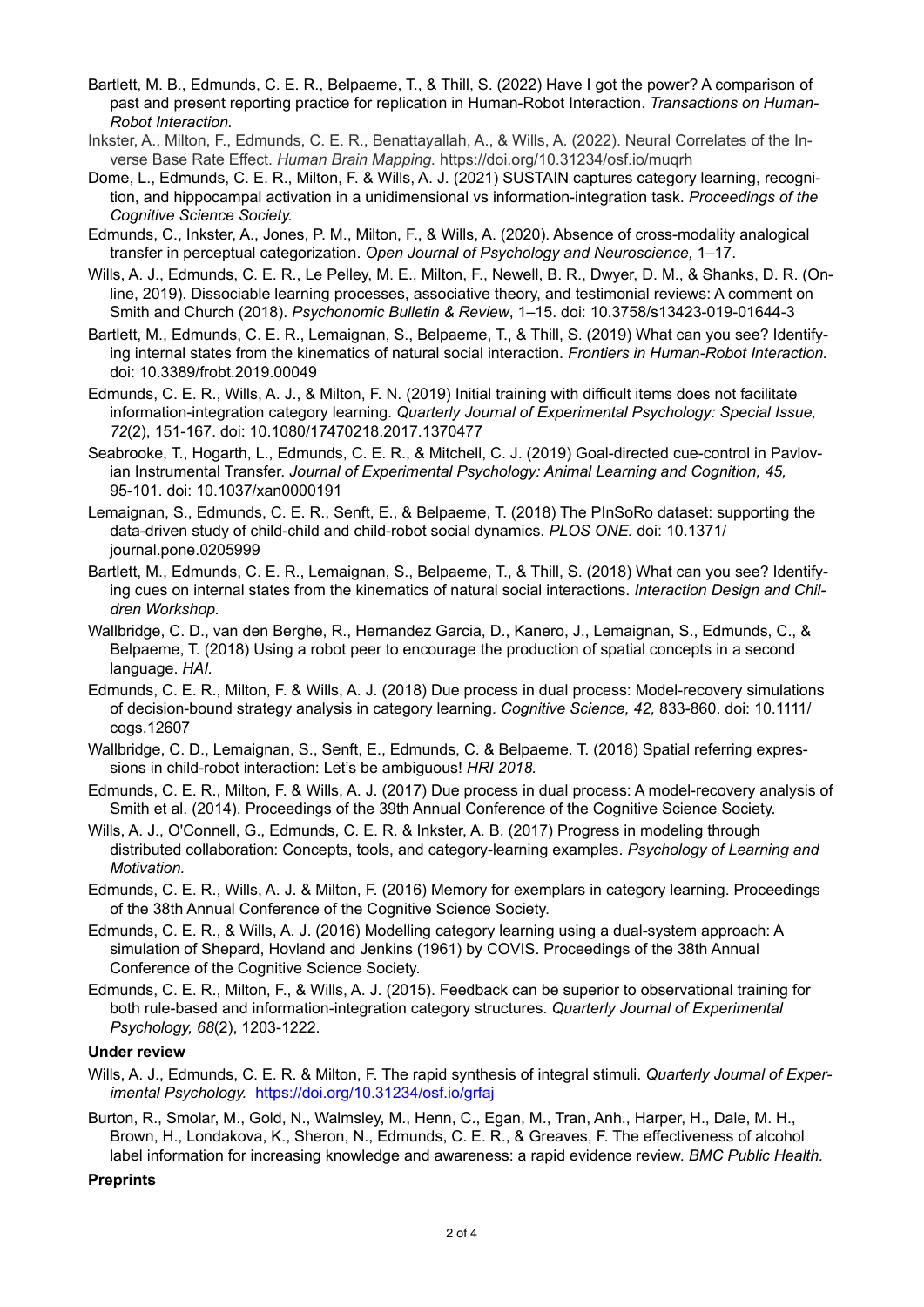Edmunds, C. E. R., Bose, D., Camerer, C., Mullett, T. L., & Stewart, N. Accumulation is late and brief in preferential choice. *PNAS.* <https://doi.org/10.31234/osf.io/sa4zr>

Edmunds, C. E. R., Mullett, T. L. & Stewart, N. Attention plays similar role in binary choice and preference estimation tasks. *Decision.* 

Edmunds, C. E. R., Harris, A. J. L., & Osman, M. Perceptual effects underlie uncertainty benefit in maritime military change detection. *Journal of Experimental Psychology: Human Perception and Performance.*

Inkster, A. B., Edmunds, C. E. R. & Wills, A. J. Failure to model canonical dual-system evidence using CO-VIS. J*ournal of Mathematical Psychology*.

Edmunds, C. E. R., Carpenter, K. L., Wills, A. J. & Milton, F. Deferred feedback does not sharply dissociate implicit and explicit category learning. *Psychological Science.*

#### **Conferences**

#### **Invited:**

**Symposium, Tagung Experimentell Arbeitender Psychologen** London Metropolitan University, April 2019. "Due process in dual process theories of category learning."

**Symposium, Cognition Institute Conference** University of Plymouth, UK, June 2018.

"Due process in dual process theories of category learning."

**Workshop, University of Exeter** University of Exeter, UK, July 2017.

"Due process in dual process: The pitfalls of using strategy analyses in dual-system models of category learning"

**International Convention of Psychological Science (ICPS)** Amsterdam, Holland, March 2015.

"Dual-system approaches to cognition: Some thoughts and concerns"

#### **Organised:**

**MINDFIELD: 6th Annual School of Psychology Conference** Plymouth University, UK, June 2014.

# **Regular presentation:**

**Experimental Psychology Society Meeting** London, UK, January 2019.

"Recognition performance after rule-based and information-integration categorization." Edmunds, C. E. R., Milton, F. N., & Wills, A. J.

**Annual Meeting of the Psychonomics Society** New Orleans, US, November 2018.

"Due process in dual-process theories of category learning." Edmunds, C. E. R., Milton, F. N., & Wills, A. J.

**Cognitive Science Society 38th Annual Conference** Philadelphia, US, August 2016.

"Memory for exemplars in category learning." Edmunds, C. E. R., Wills, A. J. & Milton, F.

**Associative Learning Symposium XVII** Gregynog, Wales, March 2015.

"Initial training with difficult items does not facilitate information-integration category learning" Edmunds, C. E. R. & Wills, A. J.

# **Experimental Psychology Society Meeting** London, UK, January 2015.

"Feedback is superior to observational training for both rule-based and information-integration category learning" Edmunds, C. E. R., Milton, F. N., & Wills, A. J.

**Associative Learning Symposium XVI** Gregynog, Wales, March 2014.

"Feedback is superior to observational training for both rule-based and information-integration category learning" Edmunds, C. E. R., Milton, F. N., & Wills, A. J.

# **Posters:**

**Cognitive Science Society 39th Annual Conference** London, UK, August 2017

"Due process in dual process: A model-recovery analysis of Smith et al. (2014)" Edmunds, C. E. R., Milton, F. & Wills, A. J.

**Experimental Psychology Society Meeting** London, UK, January 2017.

"Modelling category learning using a dual-system approach: A simulation of Shepard, Hovland and Jenkins (1961) by COVIS." Edmunds, C. E. R., & Wills, A. J.

**Cognitive Science Society 38th Annual Conference** Philadelphia, US, August 2016.

"Modelling category learning using a dual-system approach: A simulation of Shepard, Hovland and Jenkins (1961) by COVIS." Edmunds, C. E. R., & Wills, A. J.

**Associative Learning Symposium XVIII** Gregynog, Wales, March 2016.

"Comparison of recognition memory for exemplars between rule-based and information-integration category structures" Edmunds, C. E. R., Wills, A. J. & Milton, F.

# **Workshops:**

**MathPsych/ICCM** University of Warwick, July 2017